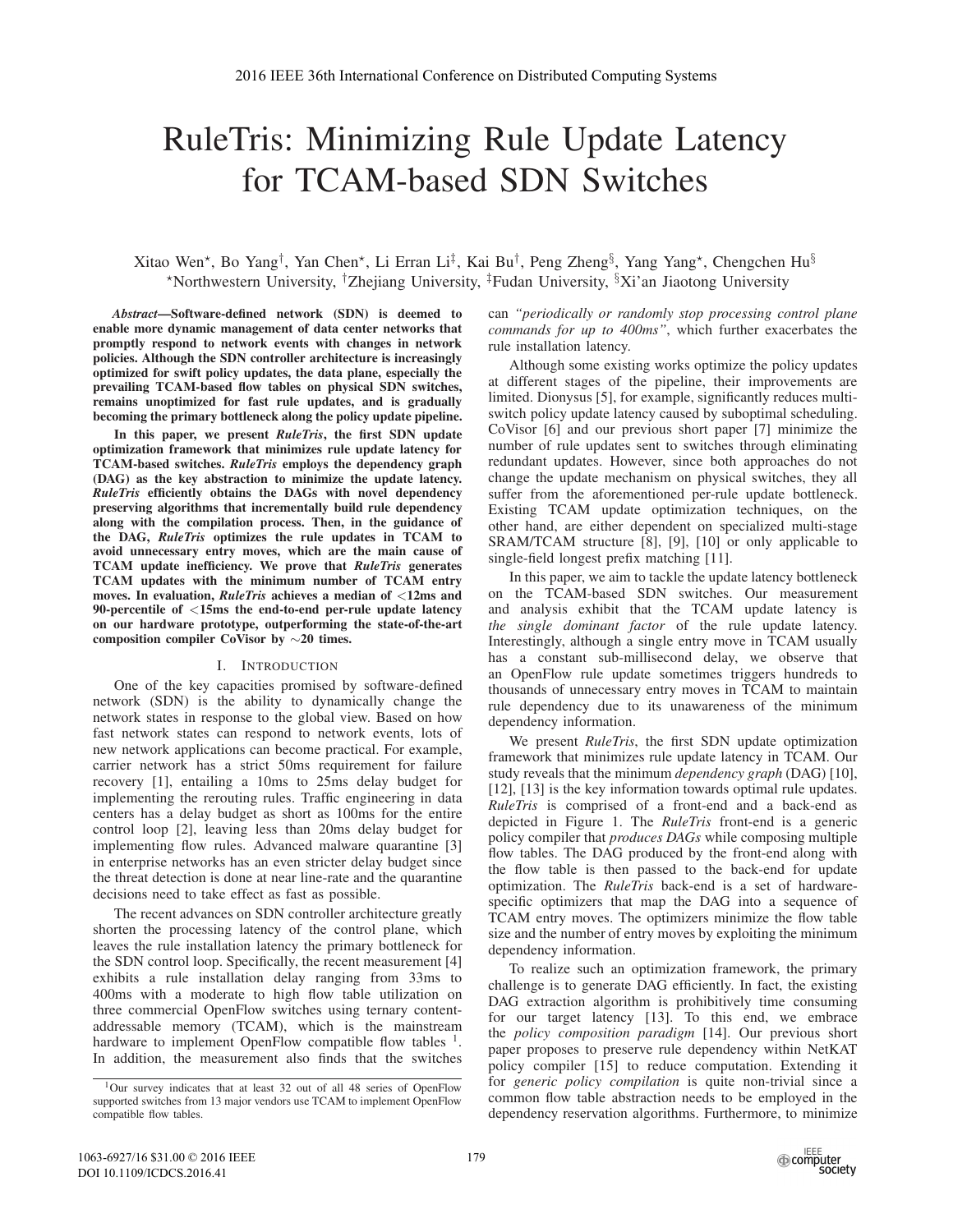

the compilation overhead, the DAG needs to be *compiled incrementally* as policies evolve over time. On the back-end, an optimal while efficient scheduling algorithm is also needed to map the incremental graph changes into minimum TCAM entry moves.

*RuleTris* solves these challenging problems with the following contributions.

- 1) We develop general dependency preserving algorithms that preserve DAG along with flow table composition. The algorithms achieve efficiency by exploiting the dependency implications of composition operators. The algorithms are generic to SDN policy languages that employ policy compositions (sequential, parallel and priority), and are guaranteed to produce the minimum DAG.
- 2) We further speed up the compilation by incrementally compiling flow table changes. We employ incremental compilation techniques and develop algorithms to handle incremental DAG compositions.
- 3) We develop efficient back-end scheduling algorithms to map incremental DAG changes to rule updates in TCAM. Our back-end components optimize the rule updates to achieve *provably minimum* entry moves in TCAM, eliminate redundant rules and provide support for efficient rule caching hierarchy to scale up the size of flow tables.

*RuleTris* can be deployed in a variety of settings. It can be embedded to a policy compiler, so that minimum updates can be generated even for these incremental-agnostic SDN applications that populate non-minimum rule updates. It can also be built as extensions of SDN controllers or controller hypervisors, so that the policy composition of multiple SDN applications or controllers is updated with minimum number of operations.

We fully implement *RuleTris* front-end as a standalone composition compiler, and the back-end in the firmware of the data-plane programmable hardware-based ONetSwitch [16], [17]. Through hardware evaluation, we demonstrate that *RuleTris* achieves a median of <12ms and 90-percentile of <15ms the per-rule update latency, outperforming the state-ofthe-art composition compiler CoVisor deployed on the same hardware switch by  $\sim 20x$ . Our large scale emulation indicates even greater speedup on larger TCAM size.

**Roadmap.** We give background in §II, followed by an overview in §III. We describe the front-end design in §IV and back-end design in §V. We present our implementation in §VI, evaluation in §VII, provide discussions on future topics in §VIII. We review related work in §IX and conclude in §X.

# II. BACKGROUND

*a) Rule Updates on Physical Switches:* TCAM is the mainstream hardware to implement flow tables in hardware

SDN switches. Although TCAM offers incomparable lookup performance, current commercial TCAM solutions are slow on rule update. Measurement studies show that a single rule update can bring tens to hundreds of milliseconds of data plane disruption on state-of-the-art switches [4], [18], since typically conducting updates requires locking TCAM from accepting data plane lookup requests.

Maintaining rule dependency is the main reason to blame for the slow updates of TCAM. In fact, one rule update from the controller can often result in massive TCAM entry moves. This is because TCAM implements rule dependency using the relative physical location [11], [19], i.e., a rule located at a higher physical address has a higher matching priority. Although other dependency encoding schemes have been proposed, the physical location encoding is still the mainstream implementation today[20]. Upon the arrival of a new rule, the switch firmware <sup>2</sup> may have to move many existing entries in order to keep the correct rule dependency. Furthermore, since multiple TCAM entry updates cannot be conducted in parallel, the massive TCAM moves eventually lead to significant rule update latency. The approach *RuleTris* takes to minimize rule update latency is to eliminate unnecessary TCAM entry moves through maintaining a minimum DAG.

*b)* Rule Dependency: The predicate of a rule specifies the flow space the rule should match. When two rules have an overlapping predicate, the matching ambiguity needs to be resolved by specifying a matching order. In the context of a flow table, we define the rule dependency as the relation between a pair of rules if their matching order changes the actual rule matching semantics. Without loss of generality, we say Rule A *is dependent on* Rule B if Rule B should be matched first.

Obviously, the dependency relations form a directed acyclic graph, or DAG [10], [12]. The minimum DAG reveals the inherent relationship among rules in a sense that it represents the minimum set of the matching order constraints in order to keep the correct classification semantics of flow space. In this paper, we use the term *DAG* to refer specifically to the minimum dependency graph of a flow table.

In fact, assigning rules with integer priority values is the way OpenFlow employs to unambiguously represent rule dependency. However, rule priority does not directly induce a set of minimum dependency relations in a sense that two rules with different priority values are not necessarily dependent.

*c) Modular Composition:* Modular composition was widely used in network programming languages and hypervisors to provide transparent composition and collaboration of control plane applications [6], [14], [15], [21]. In this

<sup>2</sup>Also refered as TCAM ASIC driver in the switch OS.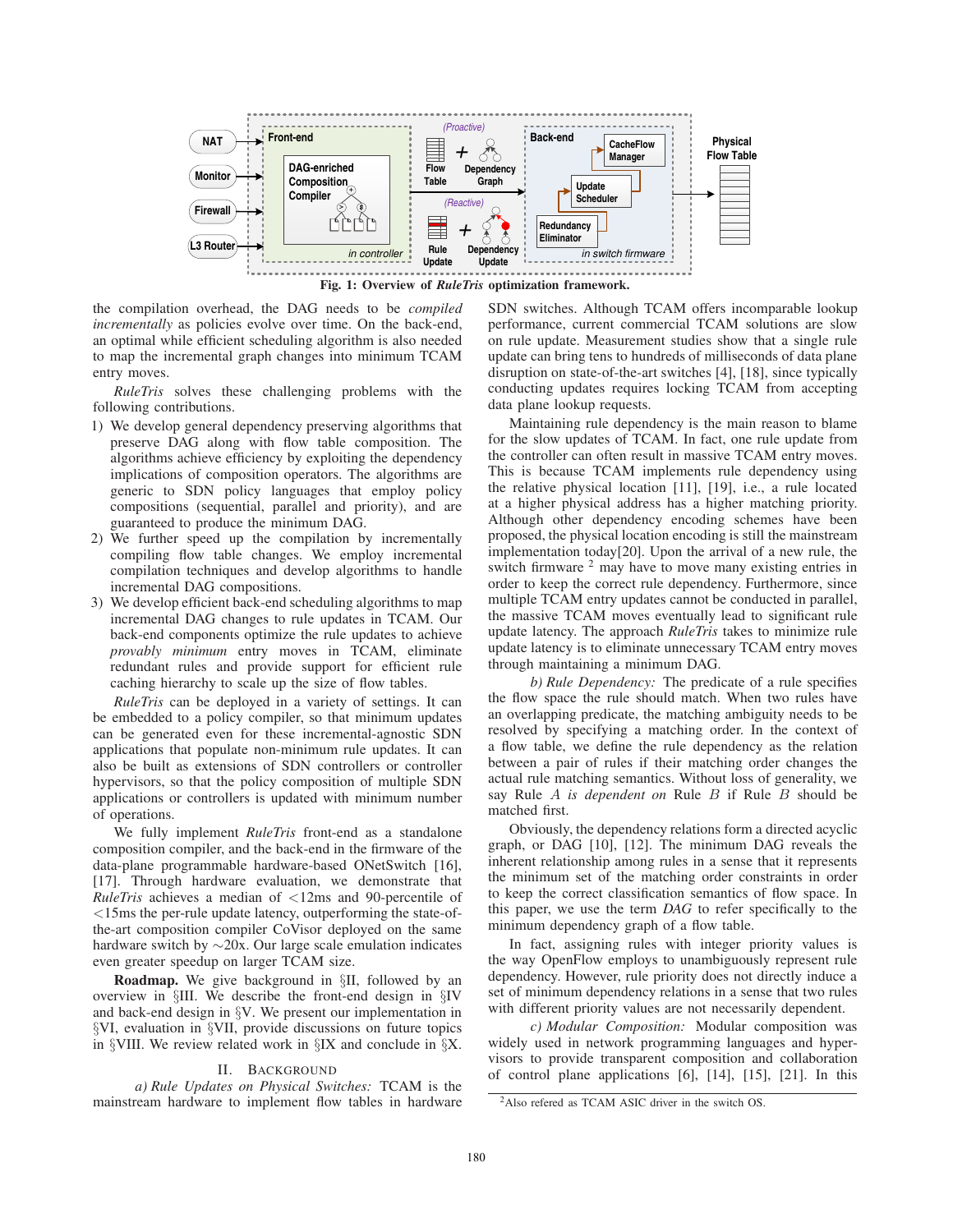

(a) An example of rule (b) Update with priorupdate. ity. (c) Update with DAG.

Fig. 2: An example rule insert in a TCAM table. The original TCAM table has five entries (Rule 1-5) and one empty slot in the end. Rule 6 needs to be inserted between Rule 1 and Rule 2. In Fig(a), the firmware schedules the insertion plan according to the dependencies implied by the priority values, therefore Rule 2 through Rule 5 are moved in order to preserve their relative positions. In Fig(b), however, the DAG indicates the newly inserted Rule 6 has no dependency with Rule 3 and Rule 4, therefore only Rule 2 and Rule 5 needs to be moved.

paper, we compose applications with three composition operators: *parallel operator*, *sequential operator* and *priority operator*. Parallel operator (+) creates the illusion that multiple applications to independently process the same traffic. Sequential operator  $(>)$  allows an application to process the traffic before another. Priority operator  $(\$)$  gives an application the priority to act on some traffic while yielding the control of the rest to other applications.

A composition compiler is typically used to compile the composition of applications into a semantically equivalent flow table to install on the physical switches. Since applications can act on different header fields, the result flow table usually contains many rules that overlap with each other. All existing composition compilers use priorities to keep the dependency.

# III. RULETRIS OVERVIEW

In this section, we first motivate the necessity of the DAG with an example in §III-A. We then depict *RuleTris* optimization framework in §III-B, followed by the optimality claims in §III-C.

#### *A. Benets of DAG*

Generally, optimally updating TCAM in physical switches requires a minimum DAG. In implementing a rule update in the TCAM, integer priority values provide the complete dependency information and thus can be used to generate semantically correct update schedule. For example, in Figure 2, Rule 6 is to be added to the flow table. As shown in Figure 2(b), according to the relative priorities, Rule 6 should be placed at a slot with a higher physical address than Rule 2 through Rule 5 and a lower address than Rule 1. Since the only available slot is at the bottom, each of Rule 2 through Rule 5 has to move one slot down to make room for Rule 6.

However, priority values do not guarantee optimality in rule updates. In fact, the integer priority representation implies that all rule pairs with different priority values have dependency, which introduces a huge amount of non-existing dependency constraints. During the rule update, the redundant dependencies lead to unnecessary TCAM entry moves.

Instead, the DAG represents a minimum set of dependency constraints and guarantees to produce the optimal update schedule (we will show the optimality in §III-C). For example, Figure 2(c) shows the optimal update schedule guided by the DAG. Since Rule 6 and Rule 2 has no overlapping flow space with Rule 3 and Rule 4, the optimal update schedule only needs to make two extra entry moves instead of four.

The above example shows the benefit of the DAG in scheduling rule updates. In fact, maintaining the DAG provides a series of other benefits. For example, the DAG makes it straightforward to generate a flow table without rules that are entirely obscured by higher priority rules. By scanning the flow-table in the topological order of the DAG, we can easily eliminate the redundant rules that will never be matched or do not alter the data plane behavior. Also, DAG enables an efficient way to support arbitrarily large flow tables through rule caching [13].

# *B. End-to-End Optimization Framework*

The above example shows the importance of the DAG, and leads us to the design of *RuleTris* optimization framework as in Figure 1. *RuleTris* optimization framework is comprised of the front-end composition compiler and the back-end optimizers.

*a) Front-end: RuleTris* allows administrators to compose multiple controller applications or controllers through composition operators. Such capacity is provided by a general-purpose composition compiler that makes up the *RuleTris* front-end. *RuleTris* composition compiler interfaces with applications or controllers, accepting their proactive or reactive modification of the network policies. Similar with other composition compilers, *RuleTris* composition compiler is configured by the administrator to compose the application policies into a single policy implementation for physical network devices.

Except for the compiled flow tables, *RuleTris* further generates the DAGs to resolve the matching ambiguity, which replaces the integer priority values used in other composition compilers. Upon the arrival of proactive network policy installation, *RuleTris* compiles the policies in batch, and supplies the back-end with a fresh flow table with the entire DAG. Upon the arrival of reactive policy updates, *RuleTris* compiles the policy updates in an incremental manner, and supplies the back-end with incremental rule inserts, deletes and modifications together with the updates to the DAG.

*RuleTris* does not require applications/guest controllers to be dependency-aware. If an application populates prioritized flow tables, *RuleTris* can extract the DAGs from the prioritized flow tables.

*b) Back-end:* The *RuleTris* back-end optimizers exploit the benefits of the DAG and optimize the actual rule installation/update process in the physical switches. For now, *RuleTris* provides three back-end optimizers. The *update scheduler* conducts hardware-specific optimization with DAG, and generates provably minimum-size update schedule to implement rule updates in TCAM tables. The *redundancy eliminator* removes two types of redundant rules. The *CacheFlow manager* manages multi-level rule cache and conducts rule eviction guided by the DAG [13]. *RuleTris* backend directly generates sequence of TCAM entry moves.

*c) Front-end/back-end communication:* In this paper, we assume *RuleTris* back-end is co-located with physical switches. The front-end to back-end communication is carried through the control channel, e.g., OpenFlow. *RuleTris* extends OpenFlow protocol with DAG extension using the experimenter message, so as to allow protocol message to carry DAG or DAG update. Alternatively, *RuleTris* back-end can also be co-located with the front-end. In this way, no DAG extension is necessary but the control channel needs to be extended to expose the TCAM internal layout.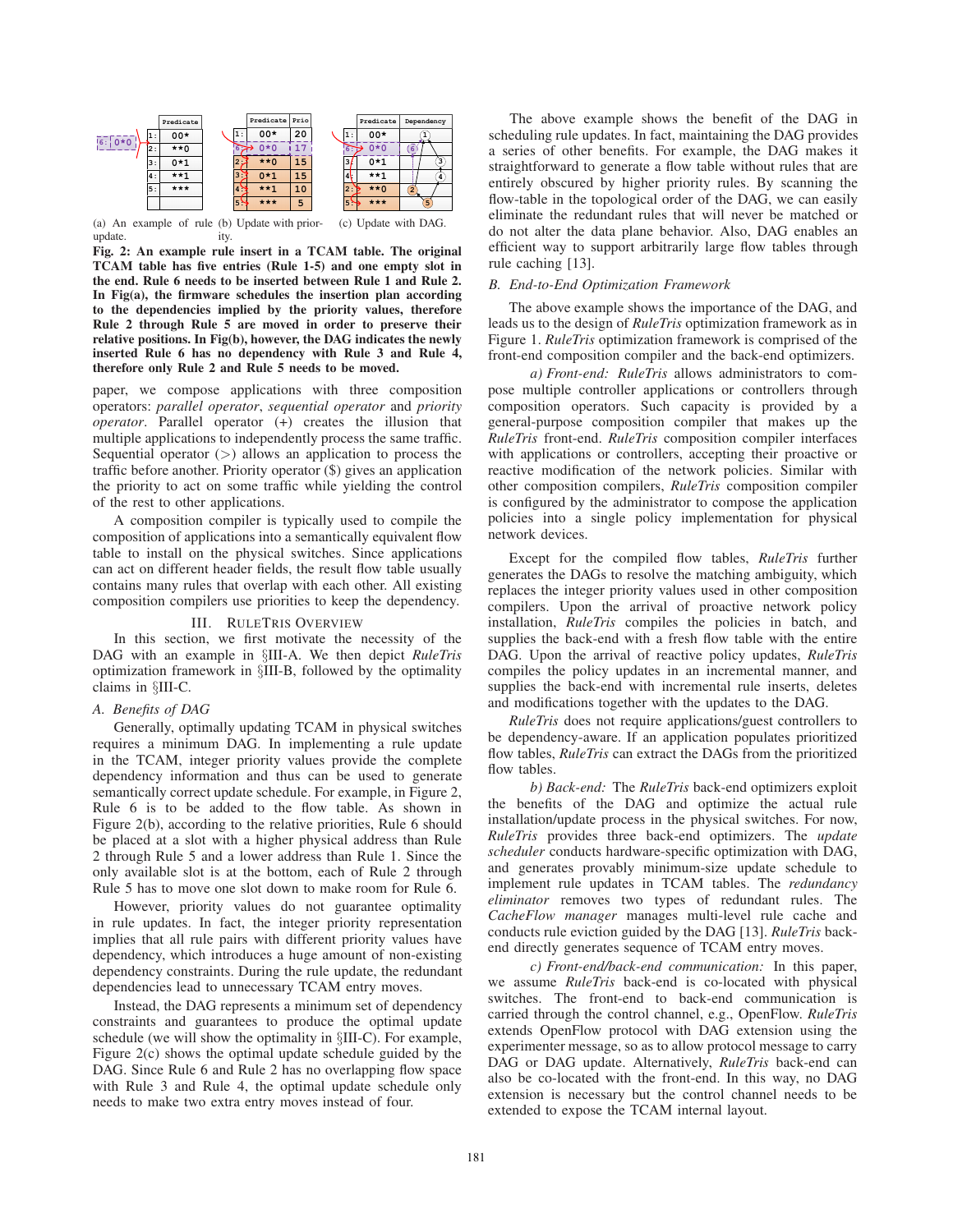# *C. Optimality Guarantees*

*RuleTris* provides several optimality guarantees as follows. We show how the optimality is achieved in Section V.

Claim 1. *With DAG, the back-end can generate the minimum number of entry moves that correctly implements a specic rule update in a TCAM.*

Intuitively, this is because the dependency constraint is the only constraint to observe during rule updates in TCAM, and the DAG precisely represents the minimum set of dependencies. Due to the space limitation, the proof is provided in a separate technical report [22].

# Claim 2. With DAG, the back-end can generate a flow table without obscured rules and floating rules.

Through a simple topological scanning, *RuleTris* can eliminate two types of redundant rules generated during modular composition, i.e., the rules obscured by higher priority rules (or *obscured rules*) and the rule having the same actions with lower priority but more general rules (or *floating rules*).

#### IV. FRONT-END COMPILER

*RuleTris* front-end is an incremental composition compiler that compiles forwarding policy updates from SDN applications into rule updates and DAG updates for data-plane flow tables. State-of-the-art incremental compilation technique allows us to compile rule updates with integer priority in a few milliseconds [6]. However, the brute-force way to extract DAG from prioritized flow tables has the high time complexity [7], [13]. In practice, it can consume minutes in processing a flow table with a few thousand rules.

Alternatively, we choose to maintain the DAG along with the compilation process. The idea was first introduced in our previous short paper [7]. In this section, we extend the NetKAT-specific DAG preservation algorithm into an incremental and compiler-generic front-end by exploiting efficient data structures and algorithms. We first give the background on the modular composition (§IV-A). Then, we show how we build the DAG along with the composition with linear time complexity (§IV-B). Finally, we present the incremental techniques to further accelerate the compilation of DAG updates (§IV-C).

# *A. Modular Composition Basics*

The ultimate goal of a composition compiler is to combine multiple member policies (or flow tables) into a single result policy. To do so, the existing compilers use the composition configuration (e.g.,  $(A > B) + C$ ) to guide the recursive composition compilation. Then, for each composition operator, the compiler combines the two member flow tables  $(T_1$  and  $T_2$ ) into the result flow table  $(T_2)$  according to the semantic of  $T_2$ ) into the result flow table  $(T_3)$  according to the semantic of the operator. For parallel and sequential operator the compiler the operator. For parallel and sequential operator, the compiler explicitly iterates over rule pair  $(r_{1,i}, r_{2,j}) \in T_1 \times T_2$  in<br>a descending priority order and calculates the result rule a descending priority order, and calculates the result rule with an operator-specific function  $para(r_1, r_2)/seq(r_1, r_2)$ :  $R \times R \rightarrow R$ , where R is the universe set of rules. For parallel operator, the function  $para(r_{1,i}, r_{2,j})$  produces a result rule with the match by taking the intersection of  $r_{1,i}$ . match and  $r_{2,i}$  *match* and with the actions by taking the union of  $r_{1,i}.actions$  and  $r_{2,j}.actions$ . For sequential operator, the function  $seq(r_{1,i}, r_{2,j})$  produces a result rule with the match by first applying  $r_{1,i}.actions$  onto  $r_{1,i}.match$  and then intersecting with  $r_{2,j}$  match, and with the actions by



(b) Rule dependency inference.

Fig. 3: Example 1 of dependency construction in parallel composition: cross-product and empty rule removal.

taking the union of  $r_{1,i}$  *actions* and  $r_{2,j}$  *actions*. For priority operator, the compiler simply stacks the rules in  $T_1$  on top of  $T_2$  by configuring rules in  $T_1$  with higher priorities than rules in  $T_2$ . The reader can refer to previous policy compilers for detailed description of the composition process [15], [23].

# *B. Preserving DAG during Composition*

To construct the DAG during the process of a composition operator, the *RuleTris* compiler needs algorithms to infer the precise dependency relations in the result flow table from the operand DAGs.

*1) Parallel Composition:* The parallel composition of  $T_1$ and  $T_2$  is calculated by taking cross-product of the operands. Similarly, the DAG of the result flow table is also calculated by taking the equivalent graph cross-product. Denoting two operand graphs as  $G_1$  and  $G_2$ , the graph cross-product is defined intuitively as

- 1) The vertex set of  $G_1 \times G_2$  is the set cross-product  $V(G_1) \times$  $V(G_2)$ ; and
- 2) There is a directed edge  $\langle r_{1,i}, r_{2,m} \rangle \rightarrow \langle r_{1,j}, r_{2,n} \rangle$  in  $G_1 \times$  $G_2$  if and only if either *i*)  $r_{1,i} = r_{1,j}$  and  $r_{2,m} \rightarrow r_{2,n}$ ; or *ii)*  $r_{2,m} = r_{2,n}$  and  $r_{1,i} \to r_{1,j}$ .

The correctness proof is intuitive. Consider rule  $r_1$  depends on rule  $r_2$ , i.e.,  $r_1$  overlaps with  $r_2$  and semantically  $r_2$  has a higher priority than  $r_1$ . When we intersect both of them with a third rule r, the two result rules  $(r_1 \cap r)$  and  $(r_2 \cap r)$  still overlap, unless either of them has an empty match.

There are two cases that need special treatment. First, when the parallel composition of any rule pair results in an empty match, the corresponding vertex of this rule should not be added to the result DAG. For example, in Figure 3, we have two flow tables  $T_1$  and  $T_2$  taking the parallel<br>composition Specifically  $T_1$  contains four rules  $(A, B, C, D)$ composition. Specifically,  $T_1$  contains four rules  $(A, B, C, D)$ and  $T_2$  contains two rules  $(M, N)$ . In the figure, the match space of the rules is visualized and the actions are omitted. To obtain the result DAG, the compiler first takes a crossproduct of the operand DAGs. Then, the compiler crosses out the vertices of all the rules with empty match  $(DN)$  and CN), and removes their adjacent edges from the DAG as well. Finally, the minimum DAG is obtained as shown on the right.

The second case is when two result vertices are adjacent but the corresponding rules have the same match. In this case, the higher priority rule entirely obscures the other one, so the latter becomes redundant. Although the redundant rules should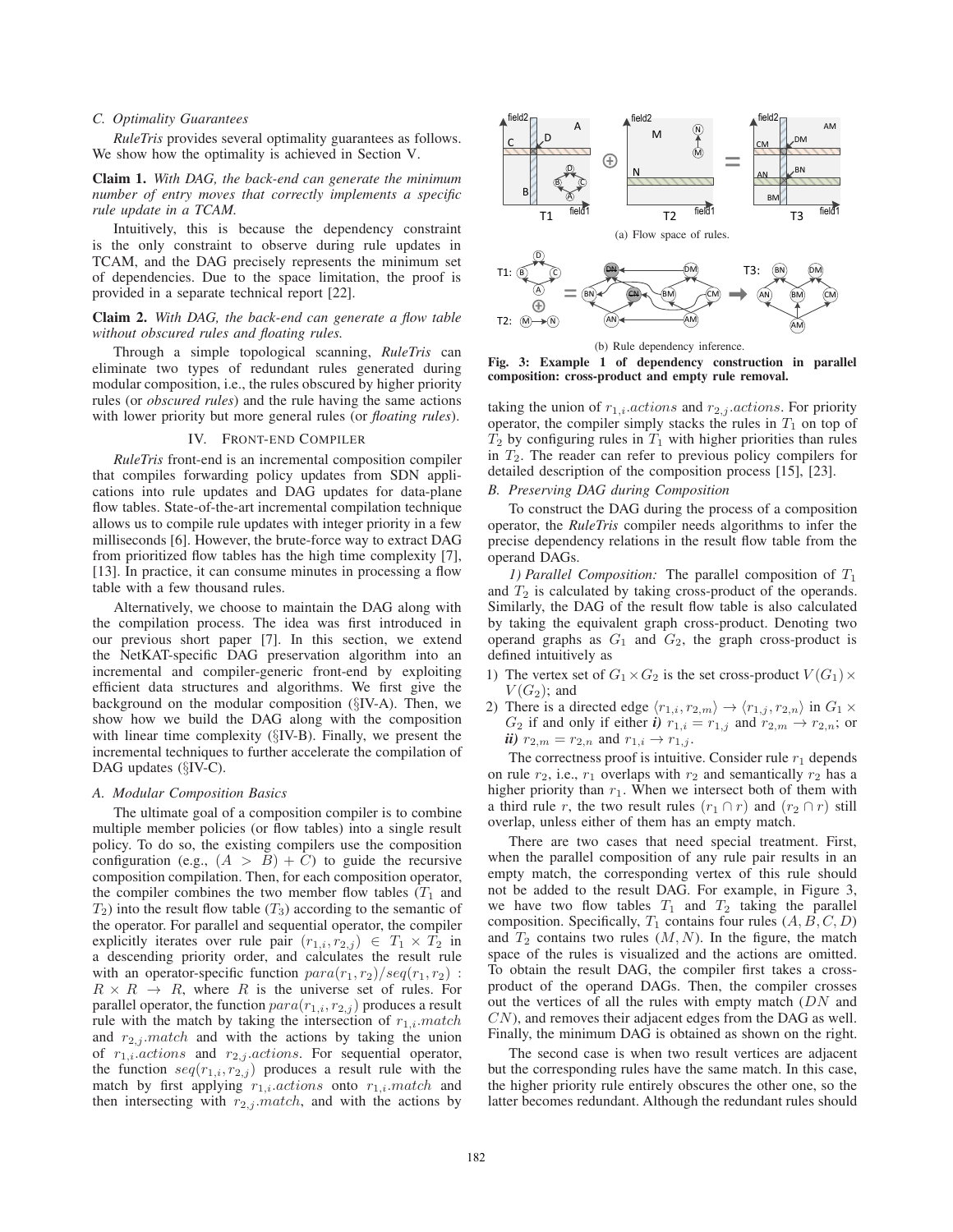

(b) Rule dependency inference.

Fig. 4: Example 2 of dependency construction in parallel composition: equivalent rule reduction.

be maintained within the compiler for the correctness of the future incremental rule removals, it is favorable to eliminate such redundancy in the current output.

We design a two-level nested graph structure to efficiently handle such redundancy. On the higher level, the compiler uses the rule match as the key to index the vertices, which we call *key vertices*. Therefore, multiple rules with the same match will fall into the same key vertex. If more than one rule is inserted into one key vertex, the dependency relations between those rules are recorded as a nested sub-graph. Within any key vertex, there must exist one single highest priority rule, because otherwise the composed flow table is ambiguous. When the compiler populates the flow table from the DAG, the highest priority rule is used to represent the key vertex, as it obscures all other rules in this key vertex.

Figure 4 shows an example of the parallel composition of  $T_1$  and  $T_2$ . After the cross-product of the operand DAGs, we see several sets of vertices have the same match (e.g., BN,  $DN$  and  $DM$ ). The compiler indexes these equivalent vertex sets with the nested graph data structure, which populates the flow table without redundant matches.

*2) Sequential Composition:* As shown in Section IV-A, the existing compilers calculate sequential composition of  $T_1$  and  $T_2$  in a two-level loop. The inner loop is similar to parallel composition. Each rule  $r_{1,i}$  in  $T_1$  produces a partial flow<br>table  $r_{1,i} > T_2$ . For the outer loop different partial flow table  $r_{1,i} > T_2$ . For the outer loop, different partial flow<br>tables are stacked by the priorities in  $T_1$ . This is because tables are stacked by the priorities in  $T_1$ . This is because if  $r_{1,i}$  priority  $>r_{1,j}$  priority in  $T_1$ , the partial flow table<br>produced by  $r_1$ , will always be matched prior to that by  $r_1$ . produced by  $r_{1,i}$  will always be matched prior to that by  $r_{1,j}$ .

The DAG of the sequential composition can be also obtained through a similar two-level loop. For each rule  $r_{1,i}$ in  $T_1$ , the DAG of the partial flow table  $r_{1,i} > T_2$  is<br>calculated by taking a cross-product similar to the parallel calculated by taking a cross-product, similar to the parallel composition. Then, the partial DAGs of the partial flow tables are stitched together according to the dependencies in  $T_1$ , i.e., if  $r_{1,i} \rightarrow r_{1,j}$  in  $T_1$ , the partial DAG induced by  $r_{1,i}$  is also dependent on the partial DAG by  $r_{1,j}$ .

Figure 5 shows an example of the sequential composition between  $T_1$  and  $T_2$ . As shown in the middle of Figure 5(b), the partial DAGs in the three large circles are derived from the dependencies of  $T_2$ , e.g.,  $X \to W$  derives  $AX \to AW$ ,  $BX \to BW$  and  $CX \to CW$ . Meanwhile, the dependencies between partial DAGs are derived from the dependencies

|     | idx       | Predicate                           | Actions                        |
|-----|-----------|-------------------------------------|--------------------------------|
| T1: | A         | $dst$ port = $80$                   | dst ip = $1.0.0.0$             |
|     | B         | $dst$ port = 443                    | $src$ ip = 2.0.0.0             |
|     | C         | $\ast$                              | Drop                           |
| T2: | W         | src ip=2.*.*.*, dst ip = $1.*.*.*$  | Fwd(1)                         |
|     | X         | src ip= $2.*.*$                     | Fwd(2)                         |
|     | Υ         | dst ip = $1.*.*$                    | Fwd(3)                         |
|     | Z         | $\ast$                              | Drop                           |
|     |           |                                     |                                |
| T3: | AW        | src ip=2.*.*.*, dst port = 80       | dst ip = $1.0.0.0$ , Fwd $(1)$ |
|     | AY        | $dst$ port = $80$                   | dst ip = $1.0.0.0$ , Fwd(3)    |
|     | <b>BW</b> | dst ip = $1.*.*.*$ , dst port = 443 | src ip = $2.0.0.0$ , Fwd $(1)$ |
|     | BX        | $dst$ port = 443                    | $src$ ip = 2.0.0.0, $Fwd(2)$   |
|     | CZ        | $\ast$                              | Drop                           |



Fig. 6: Resolving mega dependency relations.

of  $T_1$ , e.g.,  $C \rightarrow A$  derives  $(CW, CX, CY, CZ) \rightarrow (AWAXAYAZ)$  Finally after eliminating empty and  $(AW, AX, AY, AZ)$ . Finally, after eliminating empty and redundant rules we get the optimal flow table and its DAG redundant rules, we get the optimal flow table and its DAG of  $T_3$  shown on the right of Figure 5(b).

In some cases, the dependency relations between partial DAGs (or "mega" dependencies) need further refinement to produce a minimum set of the dependency relations. More precisely, we can create a mega edge from rule set A to rule set B, if for every rule pair  $\langle a, b \rangle$   $(a \in A, b \in B)$  we have<br>either  $a \to b$  or a is independent with b. We defer the detailed either  $a \rightarrow b$  or a is independent with b. We defer the detailed discussion to Section IV-B3.

*3) Priority Composition:* The priority composition of  $T_1$ and  $T_2$  is derived by stacking the flow tables by priority.<br>Therefore the priority composition of DAGs can be calculated Therefore, the priority composition of DAGs can be calculated by stitching the operand DAGs with a mega dependency relation from  $T_2$  to  $T_1$ .

The challenge comes from resolving the mega dependency between  $T_1$  and  $T_2$  into dependencies between individual rules. Theoretically, the dependency relation between  $T_1$  and  $T_2$  does not necessarily derives the dependency between an arbitrary rule in  $T_1$  and an arbitrary rule in  $T_2$ , since they may not overlap with each other. In order to obtain a minimum set of the dependency relations, the compiler needs to efficiently verify any possible rule dependency.

*RuleTris* compiler resolves the mega dependency relations with the following recursive procedure.

• First, the mega dependency from  $T_2$  to  $T_1$  is resolved to a set of tentative dependency relations from every sink vertex of  $T_2$  to every source vertex of  $T_1$ . For example, in Figure 6,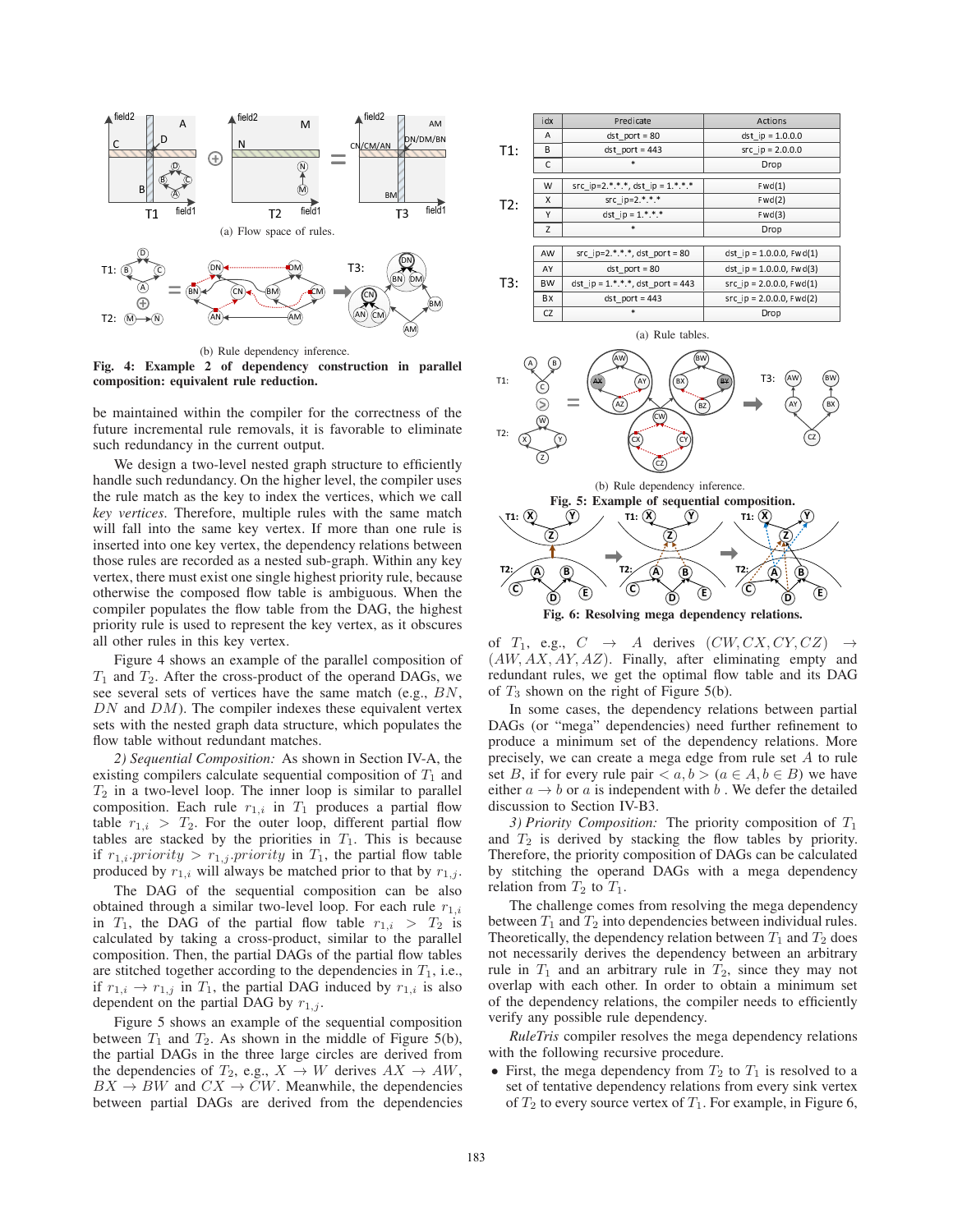

Fig. 7: Example of priority composition.

the mega dependency relation is resolved to tentative edges  $A \rightarrow Z$  and  $B \rightarrow Z$ .

- Then, for each tentative dependency edge  $r_2 \rightarrow r_1$ , the compiler explicitly checks whether the matches of the two rules  $r_1$  and  $r_2$  overlap. If so, edge  $r_2 \rightarrow r_1$  is put into the result DAG. Otherwise, the compiler recursively generates tentative edges as follows.
	- $\circ$  For every predecessor of  $r_2$ , say  $r_3$ , if edge  $r_3 \rightarrow r_1$  does not exist in the DAG already, the compiler adds it to the set of tentative edges, as  $r_3$  has a more general match than  $r_2$  and may overlap with  $r_1$ . In Figure 6, assuming A and Z do not overlap, the compiler adds  $C \rightarrow Z$  and  $D \rightarrow Z$  as tentative edges (red dashed edges).
	- $\circ$  For every successor of  $r_1$ , say  $r_4$ , if edge  $r_2 \rightarrow$  $r_4$  does not exist already, and meanwhile  $r_1$ .match is not *strictly more general* than  $r_4$ *match* (meaning  $r_1$ .*match –*  $r_4$ *.match*  $\neq \emptyset$  in flow space), the compiler also adds the edge  $r_2 \rightarrow r_4$  to the set of tentative also adds the edge  $r_2 \rightarrow r_4$  to the set of tentative edges. This is because  $r_2$  may overlap with  $r_4$  on the excessive flow space  $r_1.match - r_4.match$ . In Figure 6, the compiler adds  $A \rightarrow X$  and  $A \rightarrow Y$  as tentative edges the compiler adds  $A \to X$  and  $A \to Y$  as tentative edges (blue dashed edges).
- The compiler continues resolving until the set of tentative edges is empty.

The complexity of the algorithm is bounded by the diameter of the partial DAG, which is typically small.

Finally, Figure 7 shows an example of the priority composition between  $T_1$  and  $T_2$ . The compiler first adds a mega edge between the DAGs of  $T_1$  and  $T_2$ . Then, the mega edge is resolved to a tentative edge from  $W$  to  $B$ . Because  $W$  does not overlap  $B$ , this tentative edge sprouts to tentative edges  $X \to B$  and  $Y \to B$ . Note,  $W \to A$  is not added as a tentative edge because A.match is strictly smaller than *B.match.* Finally, edge  $X \rightarrow B$  is added to the result DAG. *C. Incremental Compilation*

Ideally, when processing a rule update, the composition compiler should only recompile the rules and the partial DAG that change during the update. We observe that most part of a DAG will not change during a rule update, which indicates the opportunity of dramatic performance improvement over recompilating from scratch.

*RuleTris*'s incremental compilation technique is built on top of existing incremental composition technique. Previous

study [6] proposes an efficient indexing structure for flow tables, which allows the compiler to efficiently find the rules that overlap with a target rule. *RuleTris* employs this technique to avoid redundant computation.

The key technique *RuleTris* introduces is the mechanism to compile DAG update. Upon the arrival of a rule update, the *RuleTris* compiler calculates the delta DAG as follows.

**Rule insert.** Consider a composition of  $T_1$  and  $T_2$ . When the compiler receives a rule insert  $r_1$  with the dependency change in  $T_1$ , the compiler first computes all the additional rules to be added in result similar to CoVisor. For parallel and sequential composition, it does so by looking up  $T_2$ 's index for the rules that overlap with  $r_1$ , and apply composition function  $para(r_1, r_2)/seq(r_1, r_2)$ . For priority composition,  $r_1$ is simply inserted into the result flow table.

Then, the compiler calculates the changes in the DAG of  $T<sub>3</sub>$ . It adds vertices representing each inserted rules into the DAG. Further, the compiler handles dependency changes for the composition operators as follows:

- For parallel composition, the compiler takes a cross-product of the additional partial DAG in  $T_1$  and the full DAG of  $T_2$ , and the result partial DAG is added to  $T_3$ .graph.
- For sequential composition, if  $r_1$  belongs to the left operand (i.e.,  $T_1 > T_2$ ), the compiler composes  $r_1$  with  $T_2$  and adds the result partial graph to  $T_3$ .graph. The compiler also adds the edges associated with  $r_1$  to  $T_3$ .graph as mega dependency relations, and resolves them with the same procedure in Section IV-B2. If  $r_1$  belongs to the right operand (i.e.,  $T_2 > T_1$ ), the compiler composes every rule in  $T_2$  with  $r_1$ , and adds the result partial graph to  $T_3$ .graph. The compiler also resolves the mega dependencies in  $T_3$ .graph, since  $r_1$  may change the actual edges those mega edges are resolved to.
- $\bullet$  For priority composition, the compiler first adds the edges associated with  $r_1$  to  $T_3$ .graph, and then resolves the mega dependency relation created by the priority operator.

*RuleTris* further accelerates the above graph compositions with the rule indexing structure. When taking a partial crossproduct or sequential composition, the compiler only processes the partial DAG of  $T_2$  whose rules overlap with  $r_1$ , because composing  $r_1$  with any rules not overlapping it will result in an empty rule.

**Rule delete.** When a rule is deleted in a member flow table, all the rules that are composed from the deleted rule are to delete in the result flow table. If a deleted rule has both predecessors and successors in the DAG, the compiler will add tentative edges from every rules in the predecessor set to every rules in the successor set. Then, the compiler verifies the tentative edges in the same way as in Section IV-B3.

Rule modification. RuleTris handles rule modification equivalently as one delete plus one insert.

## V. BACK-END OPTIMIZER

The DAG and DAG updates generated by *RuleTris* frontend are eventually exploited by *RuleTris* back-end to conduct optimization to TCAM updates. *RuleTris* currently has three back-end optimizers: update scheduler, duplication eliminator and CacheFlow manager. With them, *RuleTris* can provide guarantees to conduct rule updates with minimum number of TCAM moves, to compile minimum-size flow tables with no redundant rules and to provide support for efficient rule caching hierarchy.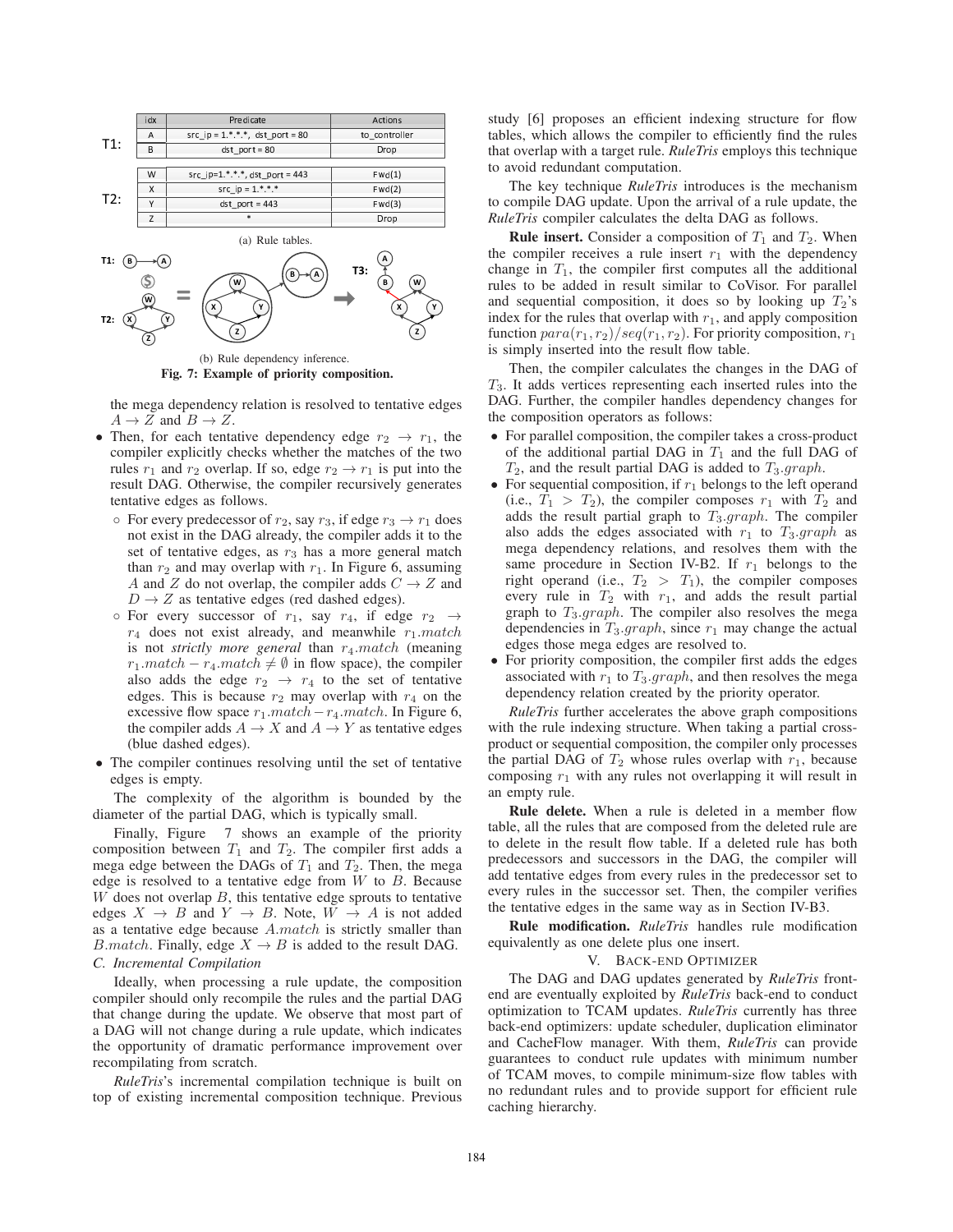

Fig. 8: Example TCAM move optimization.

# *A. Update Scheduler*

The update scheduler exploits the DAG to optimize the rule update process in the TCAM. As described in Section II, TCAM can be viewed as a large array of rules that conducts efficient parallel lookup. When there are entries conflicting with each other on the match patterns, the entry located on the highest physical address wins. As a result, the switch firmware must maintain a correct ordering of rules during TCAM update.

Typically, the switch firmware works as follows. Upon the arrival of a rule insert, the firmware first checks the dependency relations (usually in the form of priority) with the layout of existing rules and looks for the range of locations that satisfy the dependency requirements. Then, it checks if there are empty slots within that range. If so, it picks a slot and writes the new rule in it. Otherwise, the firmware has to move the existing rules for an extra slot.

Integer priority value provides a poor clue of actual rule dependencies, and leads to massive redundant TCAM moves. *RuleTris* update scheduler exploits the DAG to optimize the TCAM updates. The *RuleTris* update scheduler first checks if there is an empty slot that satisfies the dependency constraints of the new rule. If so, the new rule is written to the slot. Otherwise, the update scheduler calls Algorithm 1 to search for an entry moving chain, which starts with the new rule and ends with an empty slot (e.g.  $J \rightarrow D \rightarrow A \rightarrow Slot_{top}$  in Figure 8). Finally, the new rule is inserted by moving every rule in the moving chain one slot downstream. The optimality proof of Algorithm 1 can be found in a separate technical report [22].

For example in Figure 8, Rule  $J$  is to be inserted and its relative dependency is shown with the dotted arrows. The scheduler first finds the inserted location range between  $D$  and E, which has no slot available. Next, the scheduler looks for the nearest slots, which are located on the top and bottom of the figure. Then, the scheduler searches for moving chains, which are  $J \to D \to A \to Slot_{top}$  on the upper side and  $J \rightarrow E \rightarrow F \rightarrow Slot_{bottom}$  on the lower side. Since the number of entry moves are the same, a final update decision is picked on a random basis.

#### *B. Redundancy Eliminator*

The redundancy eliminator uses the DAG to remove two types of redundant rules:

- 1) Obscured rules. If a rule is entirely obscured by higher priority rules, no data plane packet will match this rule.
- 2) Floating rules. Consider two rules immediately adjacent in DAG. If they share the same actions and the lower-priority

| <b>Output:</b> Shortest entry moving chain                                                                                                |
|-------------------------------------------------------------------------------------------------------------------------------------------|
| 1 $r_{succ} \leftarrow \arg \min_{\{r_{insert}, r \geq \in E} r.addr \text{ } / \text{*} \ r_{insert} \text{'s lowest} }$<br>successor */ |
| $\texttt{array} \leftarrow \argmax_{ \in E} \texttt{r}.\textit{addr } \textit{f*r}_\textit{insert} \textit{'s \textbf{ highest}}$         |
| predecessor*/                                                                                                                             |
| $3 d_{succ}(d_{pre}) \leftarrow$ the closest empty slots from $r_{succ}(r_{pre})$                                                         |
| 4 for $i \leftarrow d_{pre}$ to $d_{succ}$ do                                                                                             |
| $\int f_r(i)$ move $\leftarrow$ MAX_INT /* initiation */<br>5                                                                             |
| 6 for $i \leftarrow r_{pre}.addr$ to $r_{succ}.addr$ do                                                                                   |
| $f_r(i)$ move $\leftarrow$ 1 /* base cases */<br>7                                                                                        |
| $f_r(i).prev \leftarrow r_{insert}$<br>8                                                                                                  |
| for $i \leftarrow r_{pre}.addr + 1$ to $d_{succ}.addr - 1$ do<br>9                                                                        |
| /* Calculate the highest location $r_{curr}$ can be moved to */<br>10                                                                     |
| $r_{curr} \leftarrow f_r(i), loc_{hi} \leftarrow d_{succ}.addr$<br>11                                                                     |
| foreach $r_{next}$ in $\{r \mid r \leq r_{curr}, r \geq \in E\}$ do<br>12                                                                 |
| $loc_{hi} \leftarrow min(r_{next}.addr, loc_{hi})$<br>13                                                                                  |
| /* Update backtrack states */<br>14                                                                                                       |
| for $j \leftarrow r_{curr}.addr + 1$ to $loc_{hi}$ do<br>15                                                                               |
| if $f_r(j)$ move $>$ $r_{curr}$ move $+1$ then<br>16                                                                                      |
| $f_r(j)$ move $\leftarrow r_{curr}$ move $+1$<br>17                                                                                       |
| $f_r(j).prev \leftarrow r_{curr}$<br>18                                                                                                   |
|                                                                                                                                           |
| for $i \leftarrow r_{succ}.addr - 1$ downto $d_{pre}.addr + 1$ do<br>19                                                                   |
| $r_{curr} \leftarrow f_r(i), loc_{lo} \leftarrow d_{pre}.addr$<br>20                                                                      |
| foreach $r_{next}$ in $\{r \mid r \leq r, r_{curr} \geq \in E\}$ do<br>21                                                                 |
| $loc_{lo} \leftarrow max(r_{next}.addr, loc_{lo})$<br>22                                                                                  |
| for $j \leftarrow r_{curr}$ addr - 1 downto loc <sub>lo</sub> do<br>23                                                                    |
| if $f_r(j)$ move $> r_{curr}$ move $+1$ then<br>24                                                                                        |
| 25                                                                                                                                        |
| $\begin{array}{ll} & f_r(j).move \leftarrow r_{curr}.move + 1 \\ & f_r(j).prev \leftarrow r_{curr} \end{array}$<br>26                     |
| if $d_{succ}.move < d_{pre}.move$ then<br>27                                                                                              |
| <b>return</b> the backtrack path from $r_{insert}$ to $d_{succ}$<br>28                                                                    |
| else<br>29                                                                                                                                |
| <b>return</b> the backtrack path from $r_{insert}$ to $d_{pre}$<br>30                                                                     |

ALGORITHM 1: SHORTEST MOVING CHAIN SEARCH.

rule to insert  $r_{insert}$ 

**Input** : Rule DAG  $\lt V, E >$ , TCAM layout  $f_r$  : Addr.  $\rightarrow V$ , New

rule has a more general match than the higher-priority one, the higher-priority rule is redundant because removing it does not change the data plane behavior of the flow table.

*RuleTris* redundancy eliminator conducts one-time scan in a topologically decreasing order to remove the above types of redundant rules. Specifically, for each rule visited, the redundancy eliminator accumulates the match with a flow space union. If a visited rule is entirely obscured by the current accumulated match, it is a obscured rule and should be removed. If a visited rule has the same actions with any of its predecessors, and its match is narrower than the predecessor, it is a floating rule and should be removed.

# *C. CacheFlow Manager*

CacheFlow manager maintains a hierarchy of rule caches and helps scale up the size of physical flow tables with larger but slower flow table implementations, such as in SRAM. This technique was proposed in previous work [13]. The key idea is to maintain the correct dependency of the partial flow table in high-speed cache by inserting "cover-set" rules that redirect data plane packets to low-speed matching hardware. We refer the reader to the original paper for details.

# VI. IMPLEMENTATION

We implement *RuleTris* front-end composition compiler with 5K lines of Java code. For comparison, we also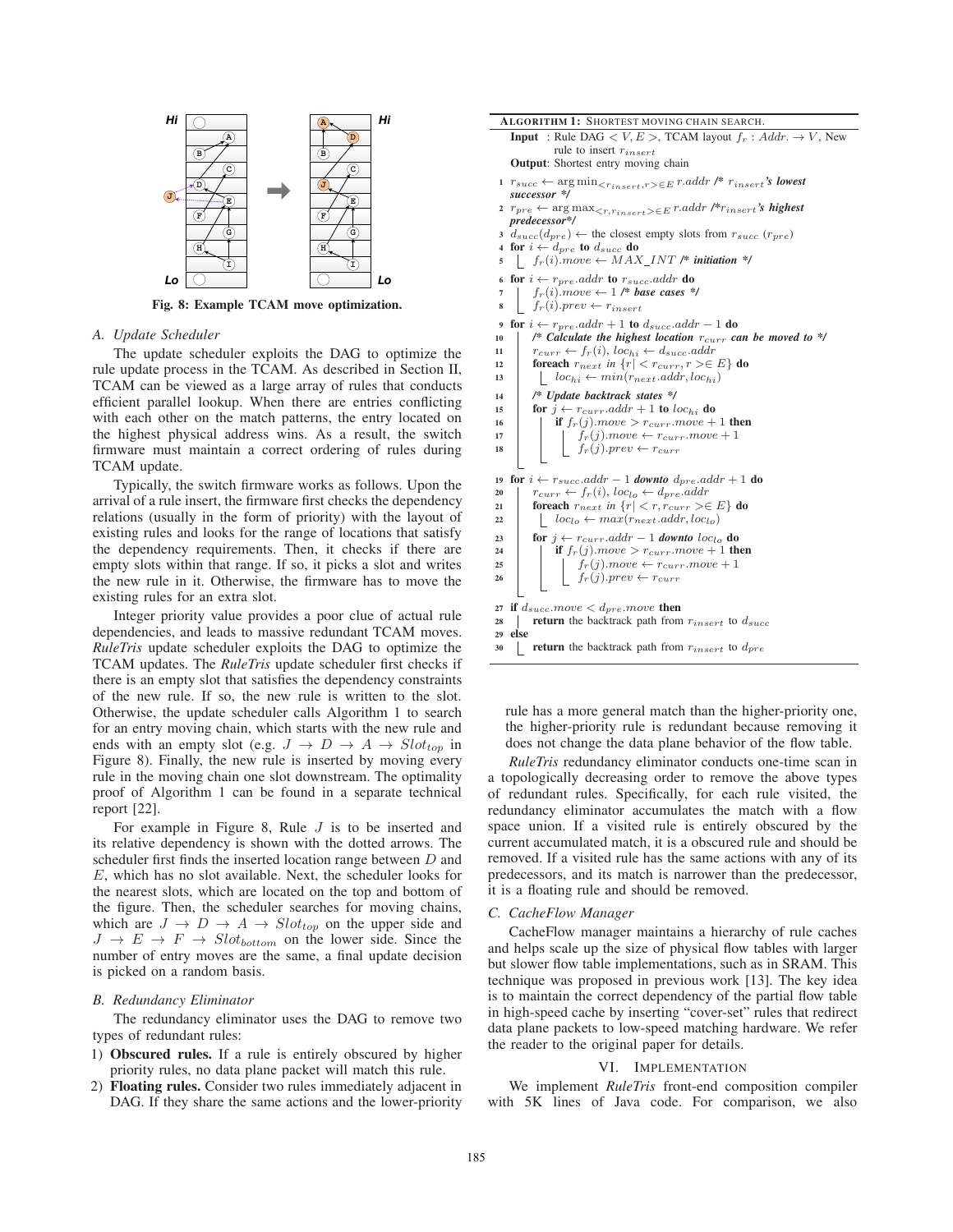implement a baseline composition compiler, which recompiles from scratch for each update, and the CoVisor composition compiler [6], which does efficient incremental composition using the priority algebra.

We implement *RuleTris* back-end optimizers by extending the firmware on the ONetSwitch with  $3K$  lines of C code [16]. ONetSwitch is hardware based all programmable SDN switch which allows us to fully amend the firmware for RuleTris. We extend OpenFlow v1.3 protocol with DAG support using experimenter messages. The extension can carry both full DAGs and incremental DAG updates from the front-end to the firmware back-end. In the experiments, *RuleTris* composition compiler uses the extended OpenFlow to talk to *RuleTris* backend firmware, while the baseline compiler and the CoVisor compiler uses the original ONetSwitch firmware with full OpenFlow v1.3 support.

# VII. EVALUATION

We evaluate the effectiveness and runtime overhead of *RuleTris* with both hardware and emulation experiments.

#### *A. Methodology*

*a) Experiment Setup:* We evaluate *RuleTris* under three scenarios. The first two evaluate the rule update efficiency of *RuleTris* with parallel and sequential compositions. The third one evaluates the rule swapping efficiency with the CacheFlow back-end. In each scenario, we conduct hardware experiments using aforementioned ONetSwitch with a 256 entry TCAM flow table, and stress *RuleTris* with larger flow table updates through firmware emulation. Except otherwise noted, we maintain a reasonably high TCAM load factor of 0.90 in the emulation experiments.

We run all composition compilers on top of Ryu controller [24]. The front-end compilation and the back-end emulation are done on a Linux workstation with 4 cores at 2.8GHz and 8GB memory.

In the experiments, we compare *RuleTris* with the following composition compilers.

Baseline. The baseline compiler recompiles the new flow table from scratch for every rule update and assigns sequential priority values to the new flow table.

CoVisor. The CoVisor compiler conducts incremental compilation to rule updates with the efficient rule indexing structure. It assigns priority to new rules using a convenient algebra that prevents reprioritizing.

*b) Dataset:*

- L3-L4 monitoring + L3 router. In this scenario, the L3-L4 monitoring app collects flow statistics in parallel with a L3 router conducting IP-based forwarding. We generate monitoring rules using network filter generation tool ClassBench  $[25]$  with the firewall configuration. L3 router rules are also generated using ClassBench, but with the IP chain configuration.
- L3-L4 NAT > L3 router. L3 router rules are generated similar as above. L3-L4 network address translation (NAT) tables are randomly generated based on the IP addresses and TCP/UDP ports of the router rules.
- CacheFlow rule swapping. CacheFlow picks a subset of rules from a full rule set to put in cache. In our experiment, the full rule set is a forwarding rule database with 1000 rules generated similar as previous L3 router rules. A set

of rules is randomly selected to be installed in the TCAM as well as the necessary cover-set rules that ensure correct matching semantics. Then, a sequence of swap-in/swapout operations is randomly generated to mimic the cache swapping behavior.

*c) Metrics:* In the following figures, the bars show the median, and the error bars show the 10th and 90th percentiles.

- Compilation time. The computation time to compile the rule update in the front-end.
- Firmware time. The computation time to calculate the update schedule from a priority-based or dependency-graphbased rule update in the switch firmware. In hardware experiments, this time is measured on the 800MHz ARM Cortex-A9 CPU on ONetSwitch by switch firmware. In the emulation experiments, the firmware time is measured on the workstation emulating the physical switch.
- TCAM update time. The actual time to conduct rule updates on the TCAM. Since TCAM moves are conducted sequentially and each TCAM move costs a fairly constant amount of time, we use the total number of moves times the average latency of a TCAM move (0.6ms) to estimate the TCAM update time in emulation experiments.

#### *B. Experimental Results*

Figure 9 shows the results of L3-L4 monitoring + L3 router. In this experiment, we initiate L3-L4 monitoring table with 100 rules and L3 router with 250 to 4K rules to show how the overhead increases. We sequentially feed 1000 updates to compilers, each update contains one rule delete and one rule insert to the L3-L4 monitoring table. The size of L3 routers is set to 78 in the hardware experiment (first group) in order to fit the 256-entry TCAM.

The compilation time, firmware time and TCAM update time are shown in Figure 9(a), 9(b) and 9(c) respectively. The baseline compiler is by far the slowest regarding all three metrics. This is because it recompiles the flow table in every round with new priority value assignments, and thus generates a large amount of redundant rule updates that only modifies the rule priority. In the hardware experiment, *RuleTris* exhibits 20x faster total update time than CoVisor adding all three latency components together. And emulations indicate even greater differences. Among three latency components, TCAM update time contributes the most. *RuleTris* has the smallest TCAM update latency, which is fairly independent of flow table size. This is because *RuleTris* maintains the DAG that helps the firmware to calculate the optimal update schedule. Since CoVisor does not keep DAG, it is the fastest in compilation and firmware time, but spends 1 to 3 orders of magnitude more time on TCAM update. Note, the hardware experiment shows a higher firmware time than emulations because of the different capacity of the processors.

Figure 10 shows the result of L3-L4 NAT  $>$  L3 router. Same as the previous experiment, we initiate L3-L4 NAT table with 100 rules and L3 router with 250 to 4K rules to show how the overhead increases. We sequentially feed 1000 updates to compilers, each update contains one rule remove from and one rule insert to the NAT table. The size of L3 routers is set to 126 in the hardware experiment. Again, we observe *RuleTris* exhibits about 20x faster total update time than CoVisor due to the time saved in the TCAM updates.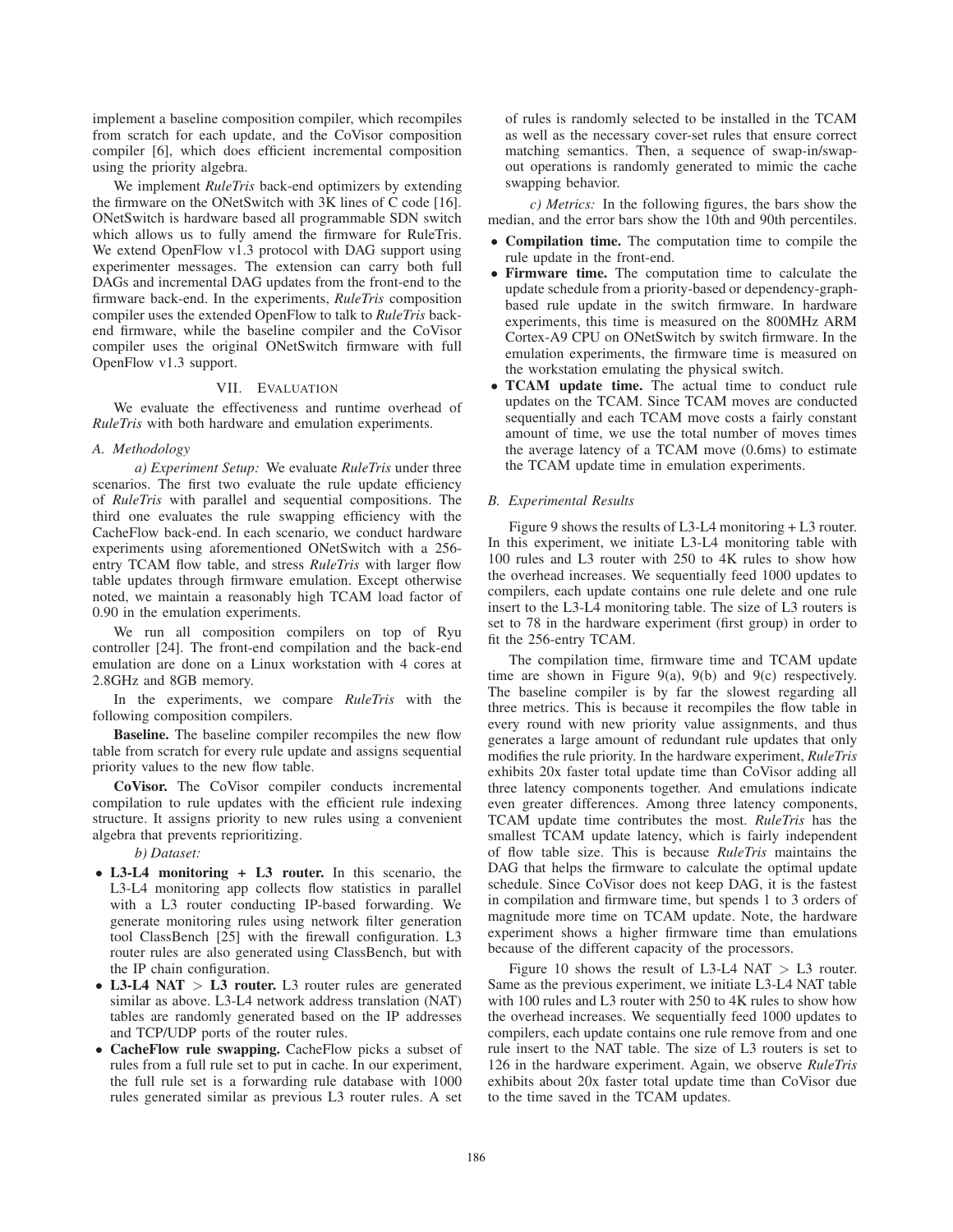

Figure 11 shows the result of CacheFlow rule swapping. In this experiment, we create a two-level CacheFlow with the physical switch as the first level. We vary the load factor of the first level from  $0.8$  to  $1.0$ . We compare the rule swapping efficiency of *RuleTris* with the priority-based update firmware. We initiate the CacheFlow manager with a thousand L3 forwarding rules. We randomly select 205 to 256 rules (according to the load factor) to install into the first level. We sequentially feed 1000 updates to the CacheFlow manager, each update contains one rule delete and one rule insert to the TCAM table.

The TCAM update time and firmware time are shown in Figure 11(a) and 11(b) respectively. As expected, *RuleTris*'s DAG based updates shows a dominant advantage over the priority-based updates. The median of *RuleTris* TCAM update time ranges from 0.6 to 1.2 milliseconds, whose bars can be barely seen in the figure. In contrast, priority-based updates costs 40 to 100 milliseconds per rule swapping, and the peroperation cost increases significantly with the TCAM load factor. The long tail of the *RuleTris* update time is due to some of the swap-in rules that have dense dependency with the rules in cache, which leads to multiple entry moves in TCAM.

## VIII. DISCUSSION

Multiple tables. *RuleTris* currently optimizes updates to a single flow table. Switches typically have multiple tables. Depending on the order of execution of the tables, we can further minimize the rule updates. For example, if we have two TCAM tables in a pipeline, the dependencies between the two modules in a sequential composition can be decoupled by placing the first one in the first TCAM and the second module in the second TCAM. However, the number of tables in a hardware switch is limited. *RuleTris* can support more module compositions than the number of physical flow tables. We leave the effective distribution of rules to multiple flow tables to our future work.

Hardware specific optimizations. Tango [26] and Mazu [18] have shown that different switches can have very different latency behavior depending on the order of rule



Fig. 11: Rule update overhead of single rule swap with CacheFlow. Results are from hardware experiments.

updates. For example, given two ordering of a batch of rules, one in increasing priority, the other in decreasing priority. One switch has a much lower latency for the first order. Techniques [26], [18] proposed to exploit hardware behavior can be usefully combined with *RuleTris*.

Network update cooperation. *RuleTris* considers per switch flow table updates independently. Coordination among several switches can be combined with *RuleTris* to further reduce the number of updates [5], [27], [28], [29], [30].

# IX. RELATED WORK

Modular composition. Several recent SDN policy languages and controllers (e.g., Frenetic [21], NetCore [23], NetKAT [15], Pyretic [14]) support modular composition. Generally, they take high-level policies and generate flow tables that fulfill the semantics of the sequential and parallel composition. A recent work proposes CoVisor [6], a controller hypervisor that assigns priority value with a convenient algebra without changing the priority of existing rules. Although CoVisor signicantly reduces the number of rule updates, it does not optimize the cost of individual rule updates.